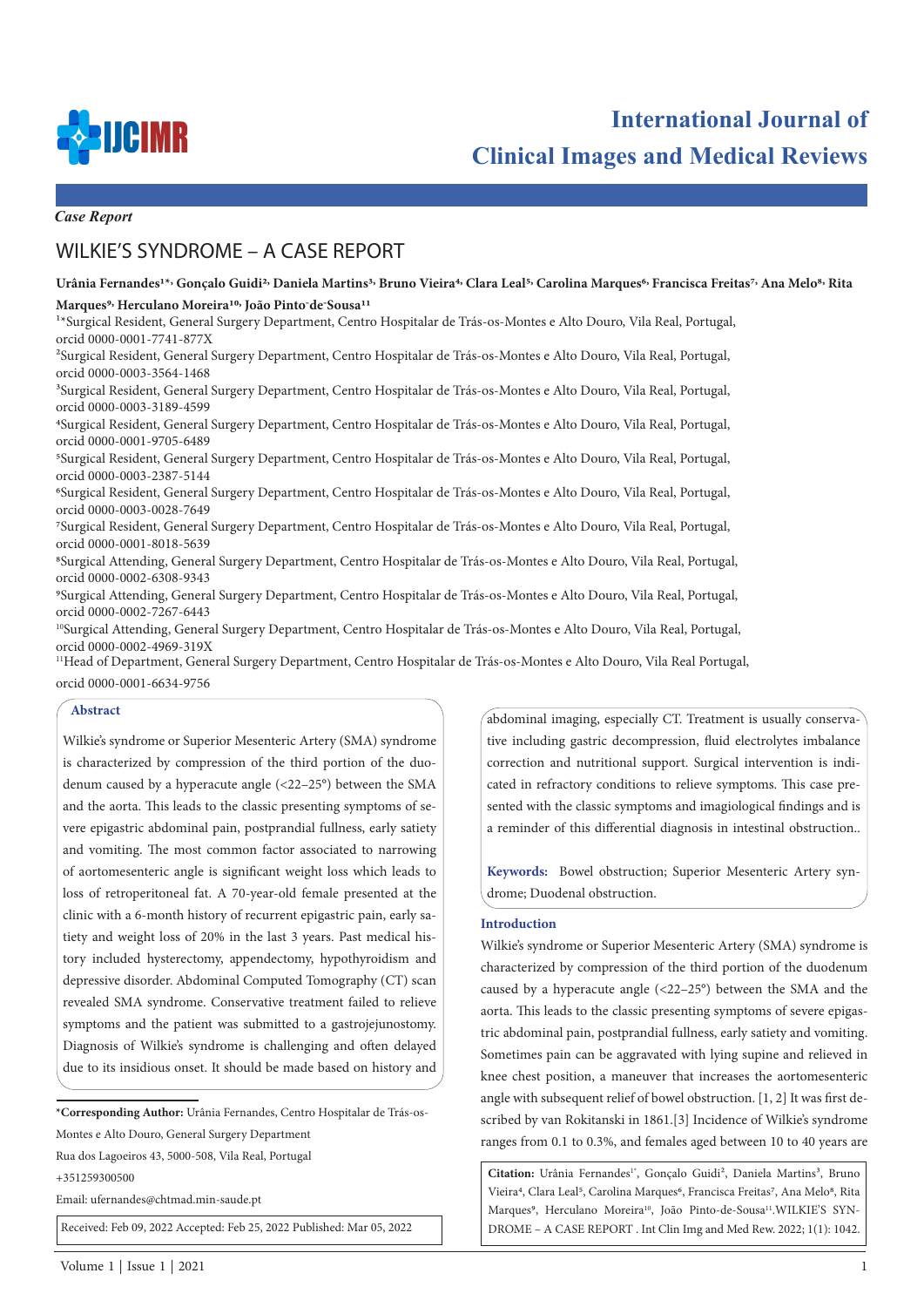more commonly affected. The most common factor associated to narrowing of aortomesenteric angle is significant weight loss which leads to loss of retroperitoneal fat. Superior mesenteric artery syndrome is frequently associated with severe debilitating illnesses, such as malignancy, malabsorption syndromes, Acquired Immune Deficiency Syndrome, trauma and burns.[2]

#### **Case Report**

A 70-year-old female presented at the clinic with a 6-month history of recurrent epigastric pain and early satiety. She had no vomiting or constipation and referred loss of 20% of body weight in the last 3 years. Past medical history included hysterectomy, appendectomy, hypothyroidism and depressive disorder. Physically she was emaciated, hydrated, hemodynamically stable and normothermic. Abdominal examination was painful to epigastric deep palpation without peritoneal signs or palpable masses. Laboratory studies were unremarkable. Esophagogastroduodenoscopy was unremarkable besides gastric stasis. Abdominal Computed Tomography (CT) scan revealed gastric and duodenal distension until its third portion and decreased aortomesenteric angle (17º) and distance (4 mm) (figure 1.). Conservative treatment failed to relieve symptoms and the patient was submitted to a gastrojejunostomy. A Wilkie's syndrome was intraoperatively confirmed (figure 2.). The patient did well in the postoperative period and was asymptomatic after 6 months of follow-up.



**Figure 1**: Aortomesenteric angle of 17º and aortomesenteric distance of 4 milimeters with compression of third duodenal portion.



**Figure 2**: Intraoperative confirmation of Wilkie's syndrome. (D- Duodenum; SMA – Superior Mesenteric Artery).

#### **Discussion**

Diagnosis of Wilkie's syndrome is challenging and often delayed due to its insidious onset.[2] It should be made based on history and abdominal imaging, especially CT. It can show vascular compression of the duodenum, with a proximally distended duodenum and stomach, as well as the angulation of the SMA onto the aorta. Barium studies might show duodenal dilatation and sometimes gastric dilatation with slow gastroduodenojejunal transit.[1, 2] Treatment is usually conservative including gastric decompression, fluid electrolytes imbalance correction and nutritional support either through total parenteral nutrition or nasojejunal tube feeding.[2] Ultimately, the goal is restoration of retroperitoneal fat in order to increase the angle and prevent the rare but severe complications, as gastric perforation.[1-3] Surgical intervention is indicated in refractory conditions to relieve symptoms. Duodenojejunostomy is the procedure of choice with a success rate up to 90%. Other surgical procedures like Strong's procedure (division of the ligament of Treitz with mobilization of the duodenum) or a gastrojejunostomy have been reported in literature but are associated with increased postoperative complications like blind loop syndrome and recurrence of symptoms.[1, 2]

## **Conclusion**

This case presented with the classic symptoms and imagiological findings and is a reminder of this differential diagnosis in intestinal obstruction.

#### **Declarations**

Funding: Funding information is not applicable to this study. Conflict of Interest: All authors declare no conflict of interest to declare.

### **Reference**

- 1. England J, Li N. Superior mesenteric artery syndrome: A review of the literature. Journal of the American College of Emergency Physicians open. 2021;2(3):e12454.
- 2. Salem A, Al Ozaibi L, Nassif SMM, Osman R, Al Abed NM, Badri FM. Superior mesenteric artery syndrome: A diagnosis to be kept in mind (Case report and literature review). Int J Surg Case Rep. 2017;34:84-6.